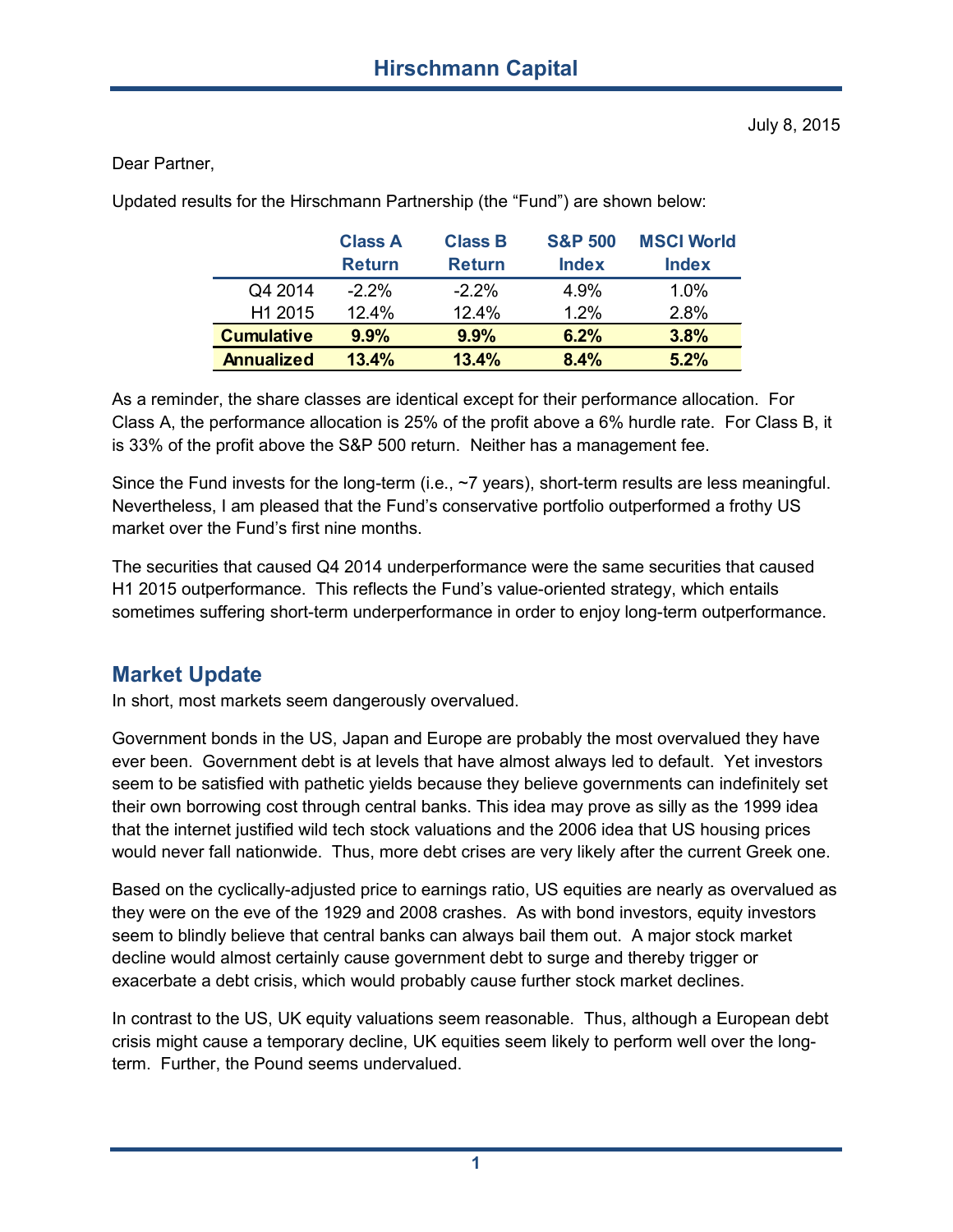China may be experiencing the largest investment bubble in history. Probably never before has any economy borrowed so much to build so much unaffordable infrastructure and real estate. Every similar past situation seems to have ended badly.

Over the past year, China has attempted to spur growth by encouraging a stock market bubble; however, this strategy seems to have backfired as the market has fallen ~30% in the last month. Meanwhile, GDP growth has continued to slow despite government stimulus and a housing bubble.

Based on the Fund's proprietary model, gold is undervalued – even before considering the high risk of a debt crisis. When bonds plunge due to fears of inflation or default, gold usually soars (e.g., 1977-1981). Since a global debt crisis could be triggered by a China slowdown, a US stock market decline or other events, gold seems likely to appreciate in many scenarios.

I am not predicting an imminent crash anywhere. Markets are always unpredictable in the short-term and bubbles can last for years, as the bubbles in bonds, US equities and China already have. On the other hand, the longer a bubble lasts the higher the probability it will soon burst. The Fund's investments are intended to earn attractive returns whether the bubbles suddenly pop or last for many more years.

For more on these topics, see the presentation under the "About" section of the Fund's website.

## **Portfolio**

The Fund's portfolio as of July 2 is summarized below:

| <b>Category</b>                                | Weight |
|------------------------------------------------|--------|
| <b>Countercyclical China-Related Companies</b> | 48%    |
| Gold-Linked Securities                         | 35%    |
| UK Company                                     | 17%    |
| Cash                                           | 0%     |
| <b>Total</b>                                   | 100%   |

- The countercyclical China-related companies (CCCs) will probably appreciate substantially if China's growth stabilizes or continues to slow. The CCCs are all located in English-speaking countries with strong legal and corporate governance systems.
- The gold-linked securities will probably appreciate dramatically if gold rises and appreciate to a lesser extent if gold falls.
- The UK company seems to be a high-quality business selling at a bargain price. Since it has operated for more than a century, it can probably handle whatever comes next.

The CCCs have contributed the most to the Fund's H1 2015 returns and thus their relative weight has risen. Their weight may decline in H2 2015 as the Fund uses new contributions to shift the portfolio toward more attractive securities.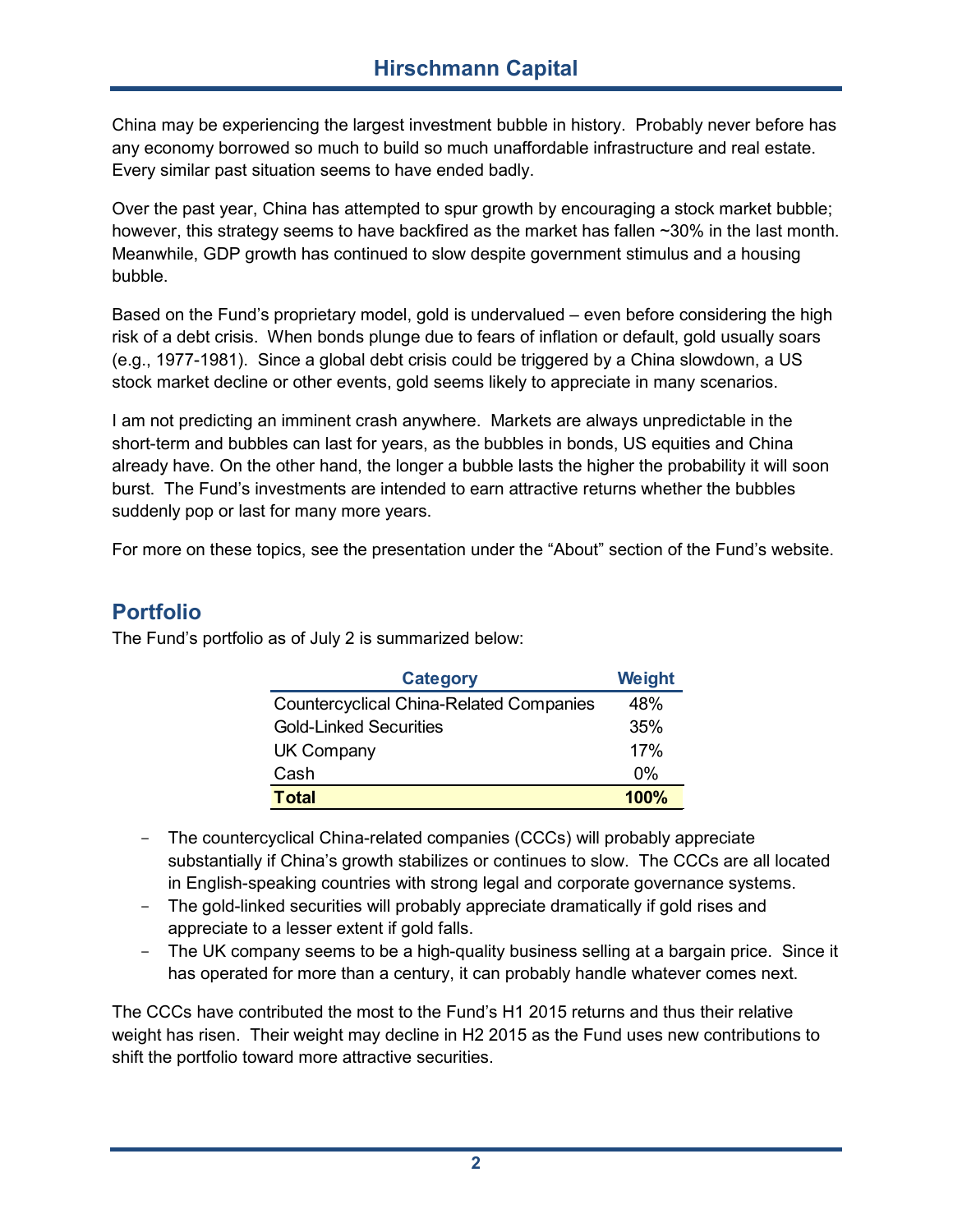The portfolio remains concentrated in a handful of securities that are trading at large discounts to their estimated value. Although concentration may increase short-term volatility, it will probably reduce long-term risk by allowing the Fund to benefit fully from the rare securities that seem to offer high upside with very little chance of long-term loss.

## **Other**

The Fund continues to strive for tax efficiency and has yet to generate any non-qualified dividends or short-term capital gains.

As always, I have the majority of my net worth invested in the Fund.

A fund is only as strong as its clients are patient, so I greatly appreciate your continued support. Partners will receive their account statements this week and their next letter in January. Please contact me with any questions or comments.

Kind regards, Brian

Brian@HirschmannCapital.com O: (213) 221-7295